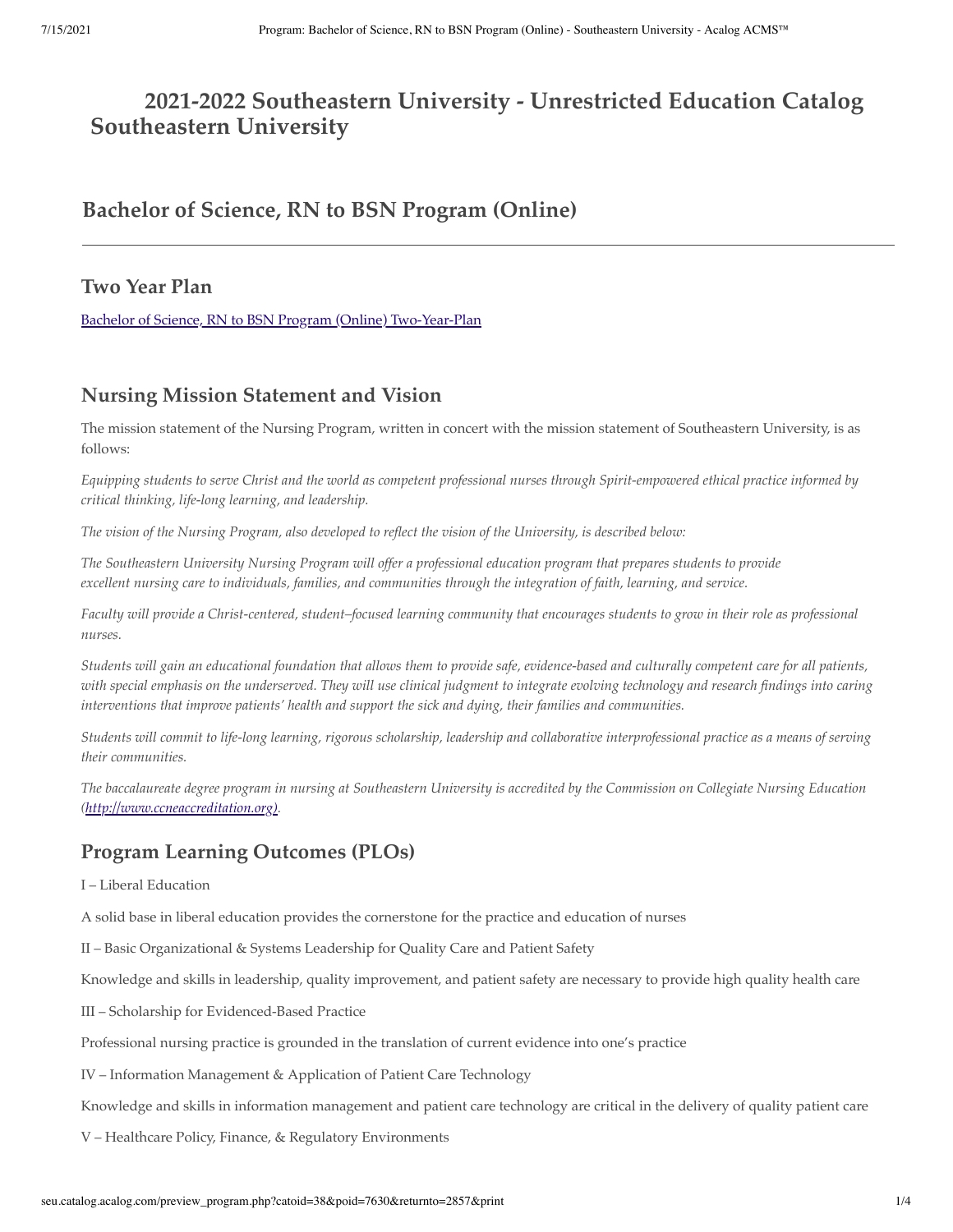#### 7/15/2021 Program: Bachelor of Science, RN to BSN Program (Online) - Southeastern University - Acalog ACMS™

Healthcare policies, including financial and regulatory, directly & indirectly influence the nature & functioning of the healthcare system and thereby are important considerations in professional nursing practice

VI – Inter-professional Communication & Collaboration for Improving Patient Health Outcomes

Communication & collaboration among healthcare professionals are critical to delivering high quality and safe patient care

VII – Clinical Prevention & Population Health

Health promotion and disease prevention at the individual and population level are necessary to improve population health & are important components of baccalaureate generalist nursing practice

VIII – Professionalism and Professional Values

Professionalism and the inherent values of altruism, autonomy, human dignity, integrity, and social justice are fundamental to the discipline of nursing

IX – Baccalaureate Generalist Nursing Practice

The baccalaureate-graduate nurse is prepared to practice with patients, including individuals, families, groups, communities, and populations across the lifespan and across the continuum of healthcare environments.

The baccalaureate graduate understands & respects the variations of care, the increased complexity, and the increased use of healthcare resources inherent in caring for patients

These Student Learning Outcomes are consistent with the American Association of Colleges of Nursing (AACN) Essentials of Baccalaureate Education (2008) and directed the development of the course of study for both the RN to BSN Program and the Pre licensure BSN Program.

# **Professional Standards of Conduct**

Students in the health professions are held to standards of conduct that both differ and exceed those usually expected of college students. Nursing students are required to demonstrate clinical competency in the care of patients, adhere to the standards in the Florida Nurse Practice Act, and to follow the tenets of the American Nurses Association Code of Ethics for Nurses. Civility is expected at all times when the student interacts with peers, faculty, patients, visitors and staff.

Students will identify themselves by wearing a Southeastern University name tag when they are in a clinical setting. All students are expected to be neatly groomed and wear clean clothing that is in good repair when representing SEU.

Grievance procedure is as follows: Student must follow the policy for filing grievance according to the Academic Catalog.

Failure to follow the guidelines listed under the Professional Standards of Conduct may result in disciplinary action that could result in a verbal warning, probation, suspension or expulsion from the Nursing Program at Southeastern University. If the disciplinary action results in dismissal from a clinical experience, it will count as an absence.

# **Lower Division BSN - 62 Credits**

### **Intellectual and Practical Skills - 12 Hours**

- ENGL 1133 ENGLISH COMPOSITION I Credits: 3
- ENGL 1233 ENGLISH COMPOSITION II Credits: 3
- MATH 1213 COLLEGE ALGEBRA Credits: 3
- MATH 2023 INTRODUCTION TO PROBABILITY AND STATISTICS Credits: 3

### **Engaging Human Culture and the Natural World - 25 Hours**

- PSYC 1133 INTRODUCTION TO PSYCHOLOGY Credits: 3
- PSYC 2333 DEVELOPMENTAL PSYCHOLOGY Credits: 3
	- SSCI 2033 HUMANS IN SOCIETY Credits: 3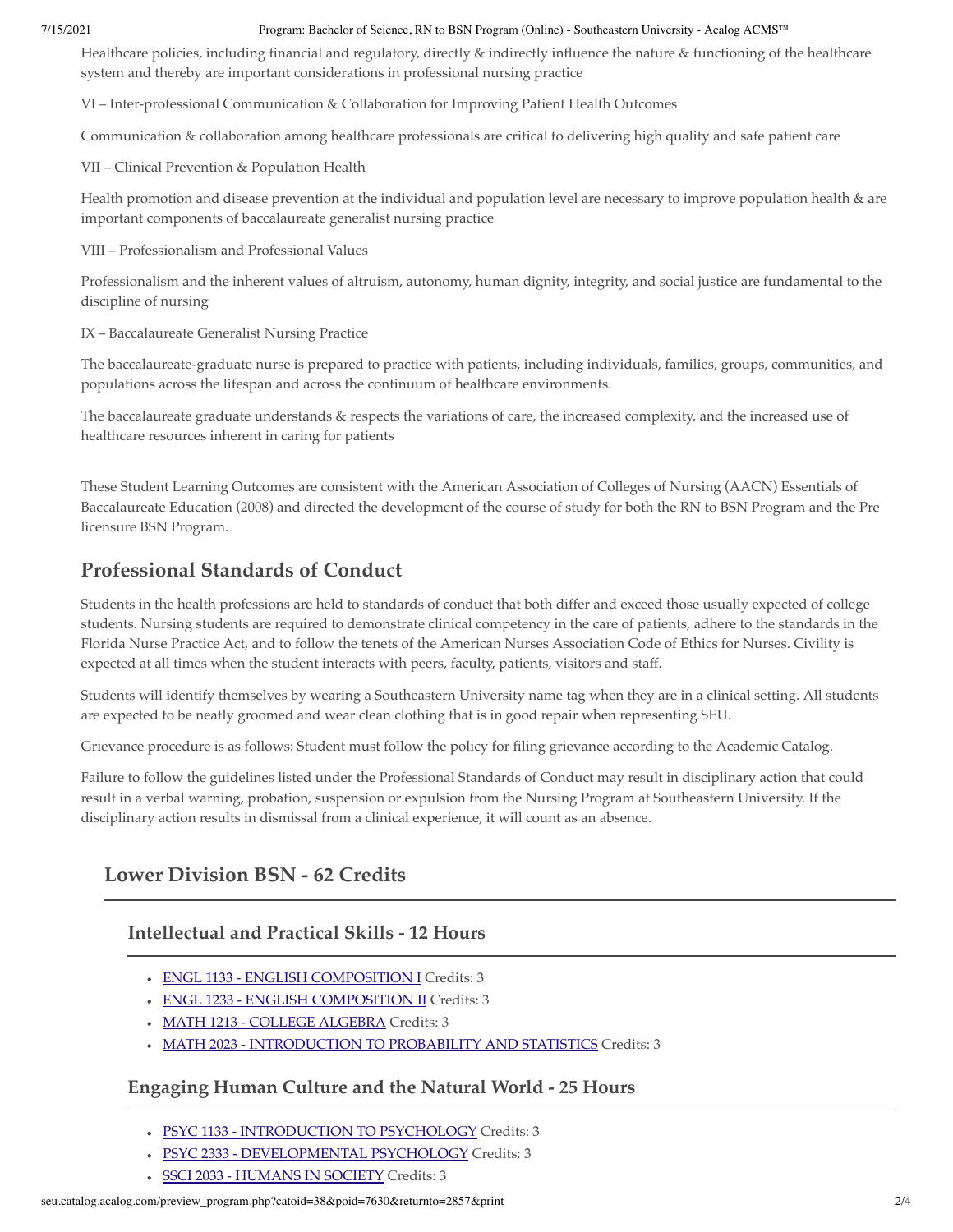7/15/2021 Program: Bachelor of Science, RN to BSN Program (Online) - Southeastern University - Acalog ACMS™

- BIOL 2083 HUMAN ANATOMY AND PHYSIOLOGY I Credits: 3
- BIOL 2183 HUMAN ANATOMY AND PHYSIOLOGY II Credits: 3
- BIOL 2403 INTRODUCTION TO MICROBIOLOGY Credits: 3
- CHEM 1213 INTRO TO CHEMISTRY Credits: 3

# **General Education Electives - 12 Credits**

A student will need 12 credits to either transfer in with their ADN or will need to take during their RN-BSN Program at Southeastern University. Some of the acceptable courses are listed below, but it is not an exhaustive list. Other Approved Courses by the Director of Nursing are accepted.

Select 12 credit hours of the following elective type:

Art, Music, English, History, Foreign Language, Social Sciences, Psyc, Other Approved.

- BBUS 2203 INTRODUCTION TO ECONOMICS Credits: 3
- ENGL 2133 WI: INTRODUCTION TO LITERATURE Credits: 3
- HUMS 2033 THEATRE APPRECIATION Credits: 3
- HUMS 2233 INTRODUCTION TO HUMANITIES Credits: 3
- HIST 1033 WORLD CIVILIZATION TO 1600 Credits: 3
- HIST 1043 WORLD CIVILIZATION SINCE 1600 Credits: 3
- HIST 2013 AMERICAN HISTORY TO 1877 Credits: 3
- HIST 2023 AMERICAN HISTORY 1877 TO PRESENT Credits: 3

#### **Spiritual Formation - 7 Hours**

- CORE 1001 COLLEGE AND CHRISTIAN CALLING Credits: 1
- THEO 2123 CHRISTIAN THOUGHT AND PRACTICE Credits: 3
- NURS 2203 FAITH INTEGRATION SEMINAR IN NURSING Credits: 3

### **Christian Responsibility - 6 Hours**

- CORE 2013 HUMAN DIVERSITY AND CHRISTIAN COMMUNITY Credits: 3
- THEO 3123 INTRODUCTION TO ETHICS Credits: 3

## **Upper Division BSN - 30 Credits**

- $\bullet$  NURS 3203 TRANSITION TO THE BACCALAUREATE NURING ROLE Credits: 3
- NURS 3214 HEALTH ASSESSMENT FOR THE RN Credits: 4
- NURS 2113 NUTRITION FOR NURSES Credits: 3
- NURS 3013 NURSING HISTORY AND THEORY Credits: 3
- NURS 3153 RESEARCH AND EVIDENCE-BASED PRACTICE Credits: 3
- NURS 4332 QUALITY AND SAFETY Credits: 2
- NURS 4415 COMMUNITY NURSING AND POPULATION HEALTH Credits: 5
- NURS 4405 NURSING LEADERSHIP AND MANAGEMENT FOR THE RN Credits: 5
- NURS 4502 CAPSTONE PROJECT Credits: 2

## **RN Licensure - 30 Credits**

# **Total Program Hours - 122 Credits**